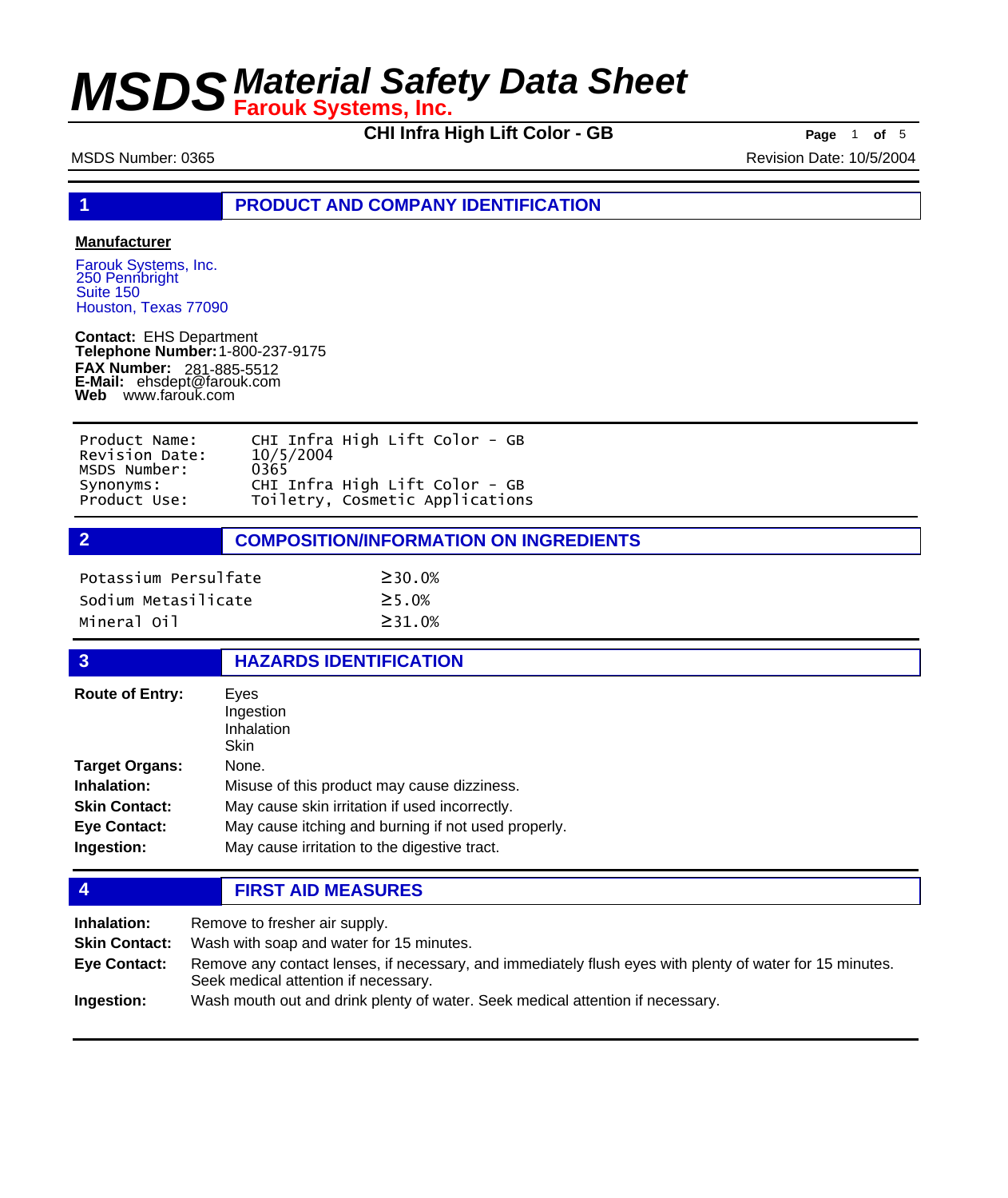**CHI Infra High Lift Color - GB Page** <sup>2</sup> **of** <sup>5</sup>

MSDS Number: 0365 Revision Date: 10/5/2004

## **5 FIRE FIGHTING MEASURES**

FLASHPOINT AND METHOD: Not applicable. FLAMMABLE LIQUIDS: Not available. AUTO IGNITION TEMP: None. FLAMMABLE CLASS: None. BURNING RATE OF SOLID: Not available GENERAL HAZARDS: Evacuate personnel downwind of fire to avoid inhalation of fumes and smoke. EXTINGUISHING METHODS: Chemical type foam, Dry Chemical, Water Fog HAZARDOUS COMBUSTION PRODUCTS: None. FIRE FIGHTING PROCEDURES: This product is not flammable.However, hazardous decomposition and combustion products may be formed in a fire situation. Cool exposed containers with water spray to prevent overheating.

FIRE FIGHTING EQUIPMENT: Respiratory and eye protection are required for fire fighting personnel. Full protective equipment (Bunker Gear) and self contained breathing apparatus (SCBA) should be used for all indoor fires and significant outdoor fires. For small outdoor fires, which may be easily extinguished with a portable fire extinguisher, use of a SCBA may not be needed.

## **6 ACCIDENTAL RELEASE MEASURES**

SMALL SPILL: When a spill occurs, use absorbent material on the substance. Dispose of the material according to all local, state and federal regulations. Always use an absorbent material when cleaning up a spill.

ENVIRONMENTAL PRECAUTIONS: Avoid run-off or release into sewers, stormdrains and waterways.

GENERAL PRECAUTIONS: Remove containers away from flammable materials.

### **7 HANDLING AND STORAGE** Use appropriate personal protective equipment as specified in Section 8. Handle in a manner consistent with good household/personal techniques and practices. **Handling Precautions:** Keep containers/bottles securely sealed when not in use. Store in cool/dry conditions that do not exceed room temperature. Try to store product in temperatures between 40°F to 90° F. **Storage Requirements:**

## **8 EXPOSURE CONTROLS/PERSONAL PROTECTION**

These recommendations provide general guideance for handling this product safely. Because specific use conditions may vary, safety procedures should be developed for each specific application of this product. When developing procedures, always consider potential waste, disposal and personal safety issues. **Engineering Controls:** EYES AND FACE: For reasonable foreseeable uses of this product, eye and face protection is not required. SKIN: For reasonable foreseeable uses of this product, skin protection is not required. RESPIRATORY: For reasonable foreseeable uses of this product, respiratory protection is not required. **Protective Equipment:** EXPOSURE GUIDELINES: Overexposure is unlikely. Since all parameters cannot be foreseen, the use of engineering controls to reduce exposure may be necessary.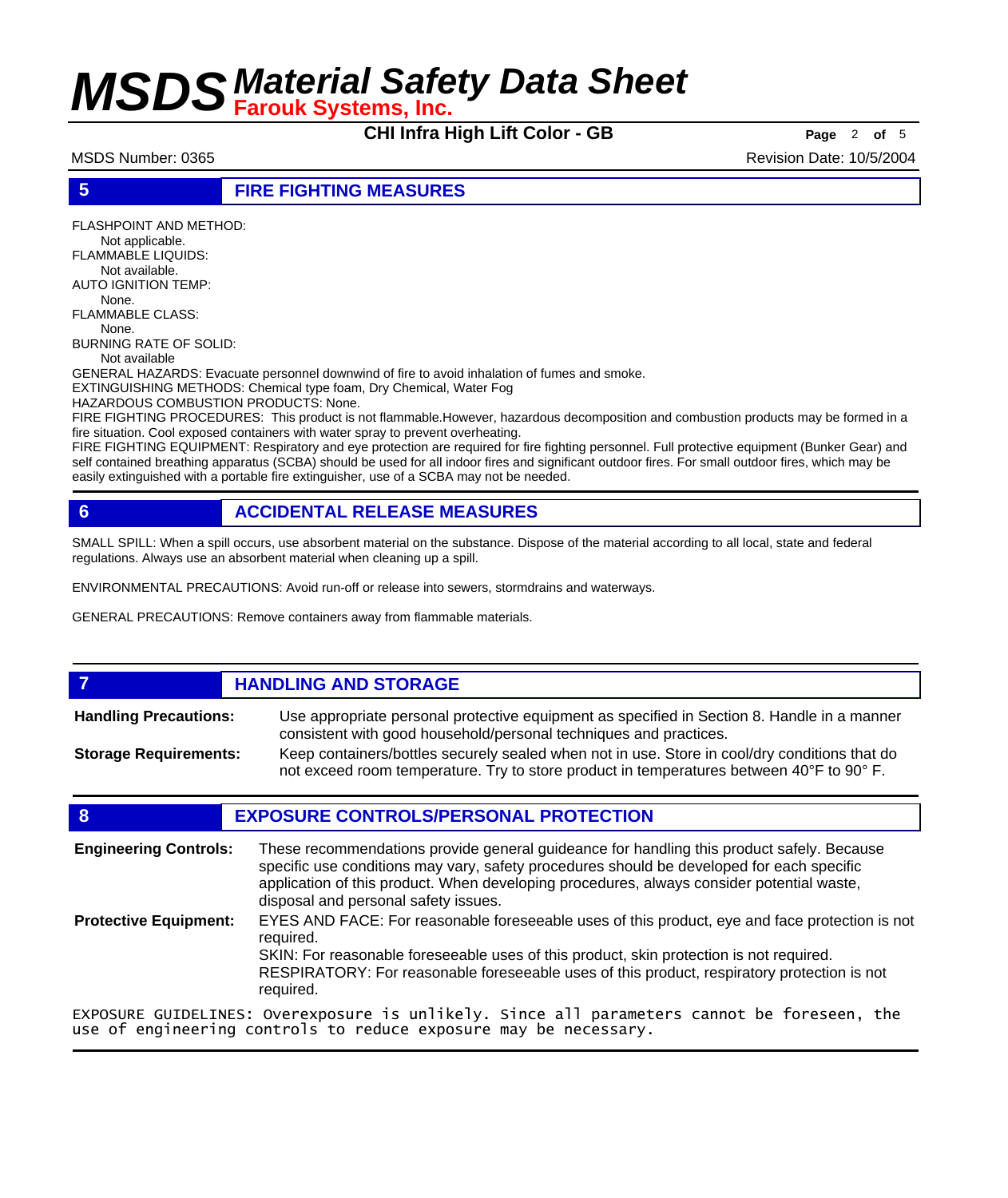**CHI Infra High Lift Color - GB Page** <sup>3</sup> **of** <sup>5</sup>

MSDS Number: 0365 Revision Date: 10/5/2004

## **9 PHYSICAL AND CHEMICAL PROPERTIES**

**Appearance:** Golden, brown color **Physical State:** Creme **Odor:** Pleasant, fragrance **pH:** 10.5 - 11.5 **Vapor Pressure:** N/A **Vapor Density:** N/A

**Boiling Point:** N/A **Freezing/Melting Pt.:** N/A **Solubility:** Soluble in water. **Spec Grav./Density:** N/A

| 10                                    | <b>STABILITY AND REACTIVITY</b>                                               |
|---------------------------------------|-------------------------------------------------------------------------------|
| Stability:                            | YES.                                                                          |
| <b>Conditions to avoid:</b>           | None.                                                                         |
| Materials to avoid (incompatability): | Keep away from strong acids, reducing chemicals and heavy metals.             |
|                                       | Hazardous Decomposition products: Releases oxygen which may intensify a fire. |
| <b>Hazardous Polymerization:</b>      | Will Not Occur.                                                               |

## **11 TOXICOLOGICAL INFORMATION**

ACUTE: DERMAL LD50: Not available. ORAL LD50: Not available. INHALATION LC50: Not available. EYE EFFECTS: This product may cause irritation to eyes if not used under normal conditions. TARGET ORGANS: NONE. SENSITIZATIONS: Not available. CARCINOGENICITY: IARC: Listed by IARC - No. NTP: Listed by NTP - No. OSHA: Listed by OSHA - No.

MUTAGENICITY: Not available. REPRODUCTIVE EFFECTS: None. TERATOGENIC EFFECTS: Not available.

## **12 ECOLOGICAL INFORMATION**

ENVIRONMENTAL DATA: Not available. ECOTOXICOLOGICAL INFO: Not available. DISTRIBUTION: Not available. CHEMICAL FATE INFO: Not available.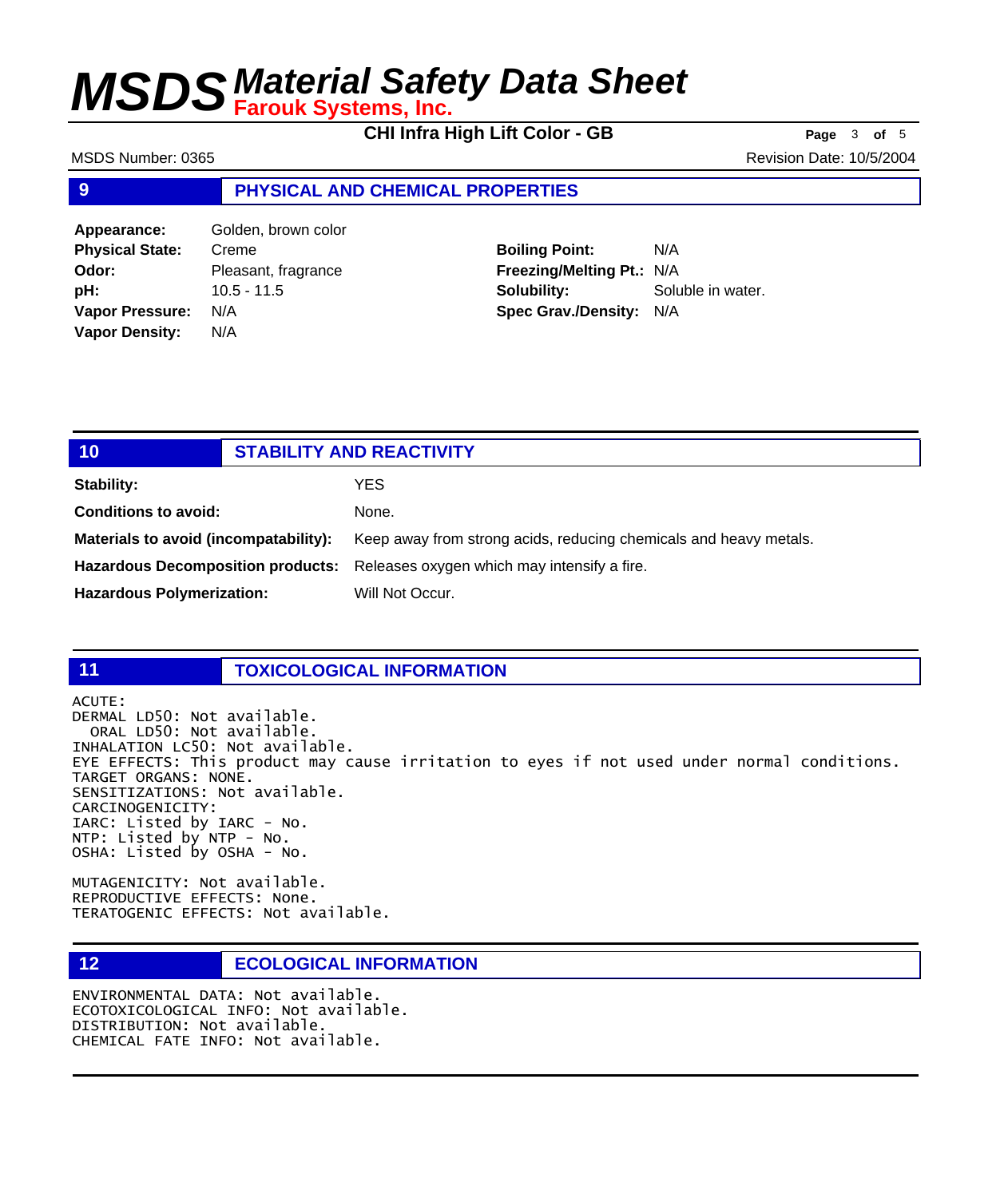**CHI Infra High Lift Color - GB Page** <sup>4</sup> **of** <sup>5</sup>

MSDS Number: 0365 Revision Date: 10/5/2004

## **13 DISPOSAL CONSIDERATIONS**

US EPA Waste Number and Descriptions:

DISPOSAL METHOD: Controlled release of diluted product into a biological wastewater treatment plant. COMPONENT WASTE NUMBER: No EPA Waste Numbers are applicable for this product's components. DISPOSAL INSTRUCTIONS: Dispose of waste material according to local, state and federal rules and regulations.

**14 TRANSPORT INFORMATION**

This product is regulated as a hazardous material by the United States (DOT) or Canadian (TDG) transportation regulations.

DOT CLASSIFICATION: Shipping Name: Consumer Commodity Class: ORM-D

IMDG CLASSIFICATION: Shipping Name: Oxidizing Liquid, nos(Potassium Persulfate mixture) - UN3139, PG III Class: 5.1 - Oxidizer

IATA CLASSIFICATION: Shipping Name: Oxidizing Liquid, nos (Potassium Persulfate mixture) - UN3139, PG III Class: 5.1 - Oxidizer Pkg Inst - Y514

1-800-424-9300 1-703-527-3887 CHEMTREC

Outside the United States

## **15 REGULATORY INFORMATION**

UNITED STATES: SARA TITLE III (Superfund Amendments and Reauthorization Act) 311/312 HAZARD CATEGORIES Fire: No. Pressure Generating: No. Reactivity: No. Acute: No. 313 REPORTABLE INGREDIENTS: Not applicable. TITLE III NOTES: None. CERCLA(Comprehensive Response, Compensation, and Liability Act) CERCLA RQ: None. TSCA(Toxic Substance Release Act) TSCA REGULATORY: All ingredients are listed in the TSCA Inventory. CANADA: WHMIS(WORKER HAZARDOUS MATERIAL INFORMATION SYSTEM) This product is WHMIS controlled. CANADIAN INGREDIENT DISCLOSURE LIST: Sodium Metasilicate. CANADIAN ENVIRONMENTAL PROTECTION ACT: All intentional ingredients are listed on the DSL(Domestic Substance List). EUROPEAN COMMUNITY: EU REGULATORY: All intentional ingredients are listed on the European's EINECS Inventory. STATE REGULATIONS: Not available. LOCAL REGULATIONS: Not available.